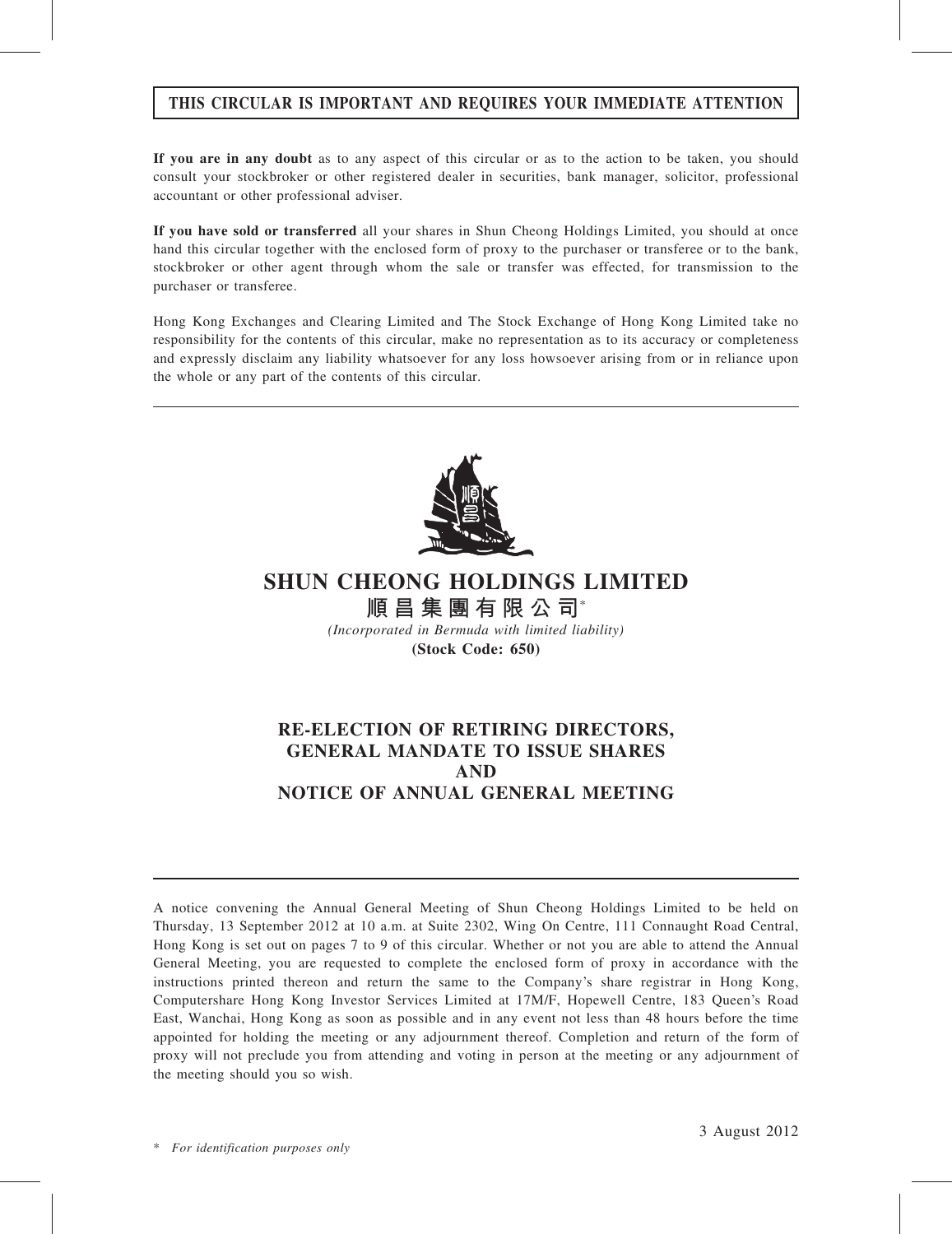# **CONTENTS**

# Page(s)

| Letter from the Board |                |
|-----------------------|----------------|
|                       | 2              |
|                       | 3              |
|                       | 3              |
|                       | $\overline{3}$ |
|                       | $\overline{3}$ |
|                       | $\overline{4}$ |
|                       | $\overline{4}$ |
|                       |                |
|                       |                |
|                       |                |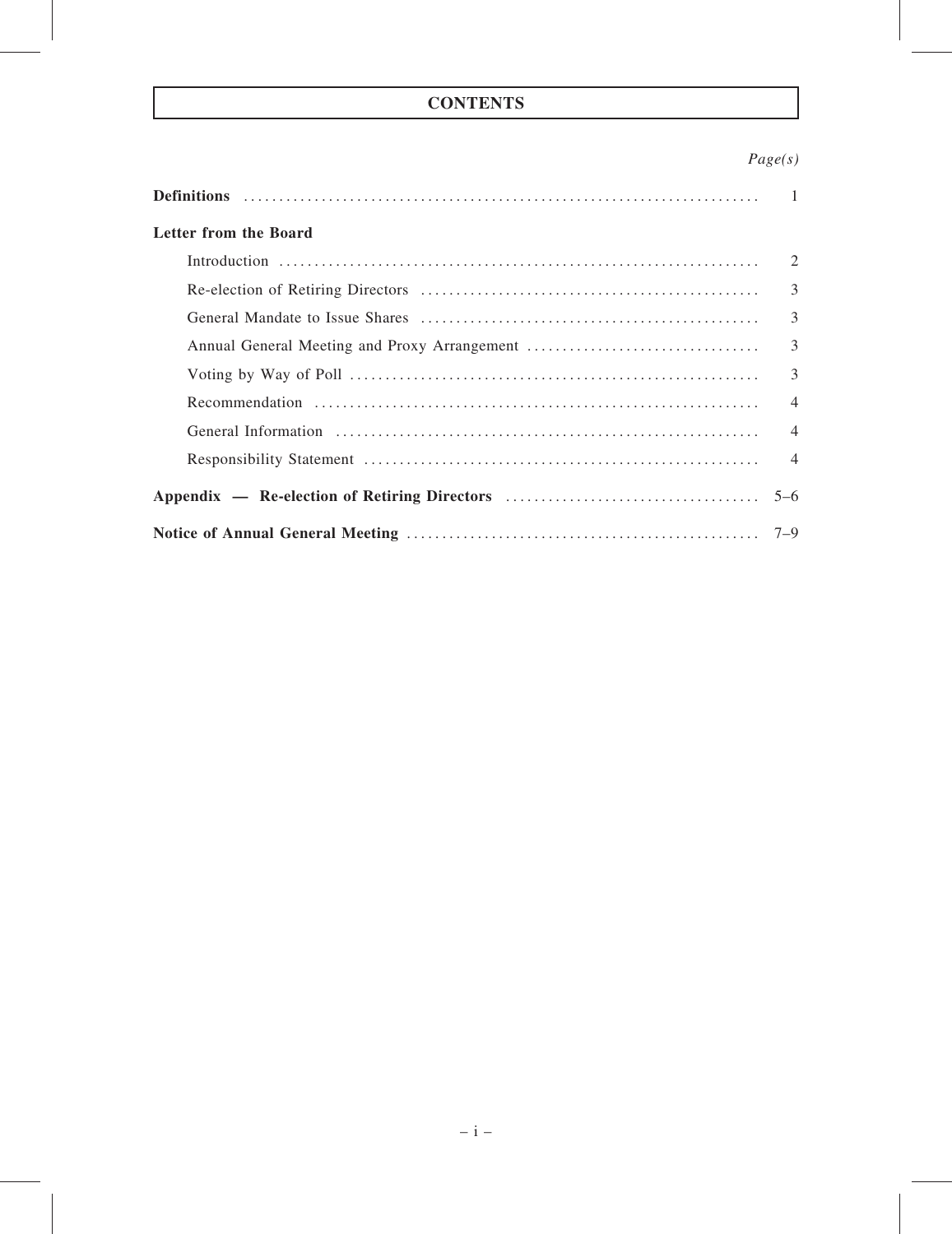# DEFINITIONS

In this circular, unless the context requires otherwise, the following expressions have the following meanings:

| "Annual General Meeting"  | the annual general meeting of the Company to be held on<br>Thursday, 13 September 2012, at 10 a.m. at Suite 2302,<br>Wing On Centre, 111 Connaught Road Central, Hong Kong<br>and notice of which is set out on pages 7 to 9 of this<br>circular |
|---------------------------|--------------------------------------------------------------------------------------------------------------------------------------------------------------------------------------------------------------------------------------------------|
| "Board"                   | the board of Directors                                                                                                                                                                                                                           |
| "Bye-Laws"                | the bye-laws of the Company                                                                                                                                                                                                                      |
| "Companies Ordinance"     | Companies Ordinance (Chapter 32 of the Laws of Hong<br>Kong)                                                                                                                                                                                     |
| "Company"                 | Shun Cheong Holdings Limited, an exempted company<br>incorporated in Bermuda with limited liability and<br>registered in Hong Kong under Part XI of the Companies<br>Ordinance, the shares of which are listed on the Stock<br>Exchange          |
| "Directors"               | the director(s) of the Company                                                                                                                                                                                                                   |
| "Hong Kong"               | the Hong Kong Special Administrative Region of the<br>People's Republic of China                                                                                                                                                                 |
| "Latest Practicable Date" | 31 July 2012, being the latest practicable date prior to the<br>printing of this circular for ascertaining certain information<br>contained in this circular                                                                                     |
| "Listing Rules"           | the Rules Governing the Listing of Securities on the Stock<br>Exchange                                                                                                                                                                           |
| "SFO"                     | Securities and Futures Ordinance (Chapter 571 of the Laws<br>of Hong Kong)                                                                                                                                                                       |
| "Share $(s)$ "            | share(s) of $HK$0.01$ each in the issued share capital of the<br>Company                                                                                                                                                                         |
| "Shareholder(s)"          | the holder(s) of $Share(s)$                                                                                                                                                                                                                      |
| "Stock Exchange"          | The Stock Exchange of Hong Kong Limited                                                                                                                                                                                                          |
| "HK\$"                    | Hong Kong dollars, the lawful currency of Hong Kong                                                                                                                                                                                              |
| $``\%"$                   | per cent                                                                                                                                                                                                                                         |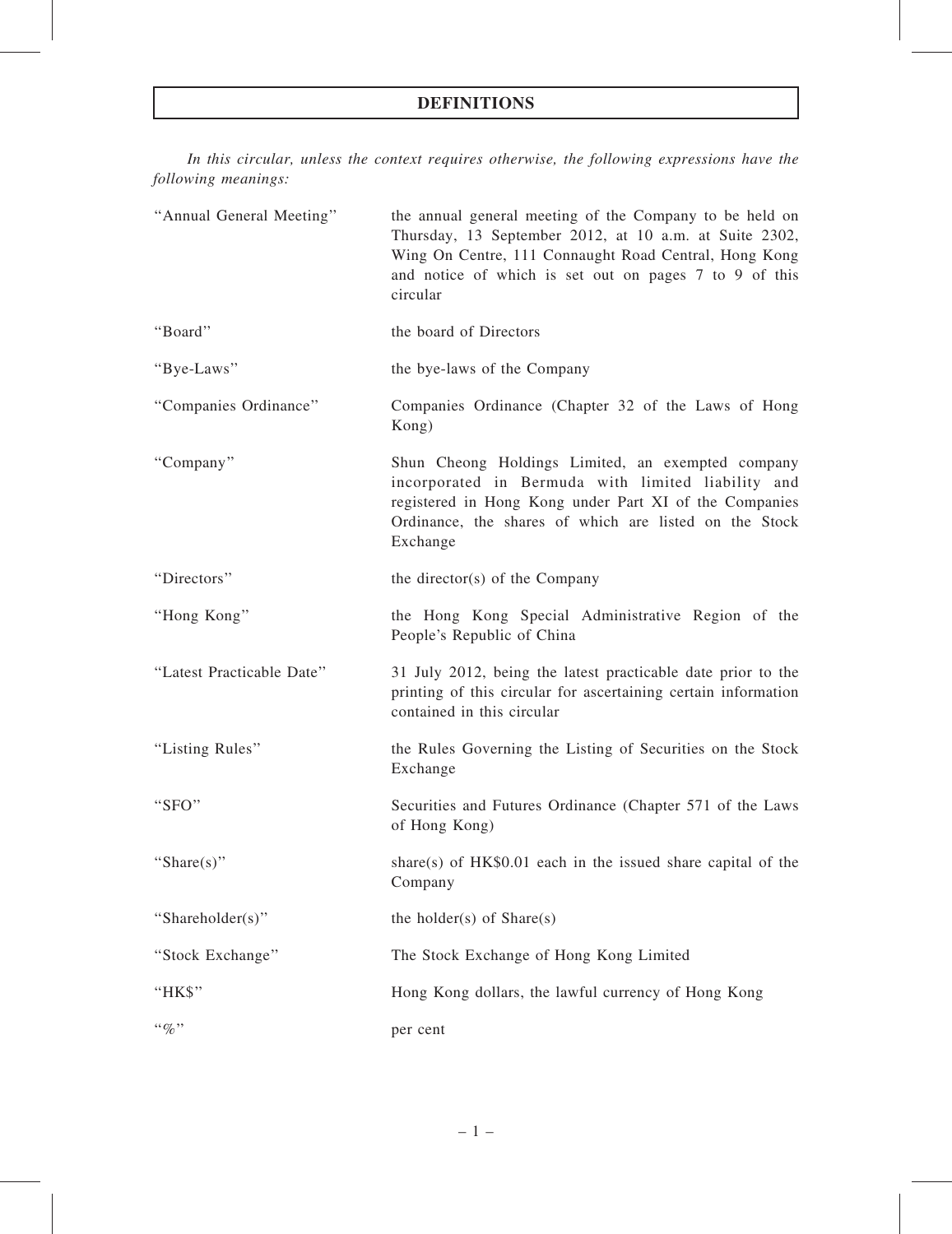## LETTER FROM THE BOARD



# SHUN CHEONG HOLDINGS LIMITED 順昌集團有限公司\*

(Incorporated in Bermuda with limited liability) (Stock Code: 650)

Executive Directors: Cao Jing (Executive Chairman) Zhang Shaohua (Managing Director)

Non-executive Director: Mo Tianquan

Independent Non-executive Directors: Ye Jianping Palaschuk Derek Myles Deng Wei

Registered Office: Canon's Court 22 Victoria Street Hamilton HM12 Bermuda

Head Office and Principal Place of Business: Suite 2302, Wing On Centre 111 Connaught Road Central Hong Kong

3 August 2012

To Shareholders

Dear Sir or Madam,

# RE-ELECTION OF RETIRING DIRECTORS, GENERAL MANDATE TO ISSUE SHARES AND NOTICE OF ANNUAL GENERAL MEETING

## INTRODUCTION

The purpose of this circular is to provide you with information relating to the proposed resolutions at the Annual General Meeting so as to give you all information reasonably necessary to enable you to make an informed decision on whether to vote for or against the resolutions in relation thereto.

The resolutions include (i) the re-election of retiring Directors and (ii) the granting to the Directors of general mandate for the issue of the Company's Shares up to 20% of the issued share capital of the Company as at the date of passing of the resolutions.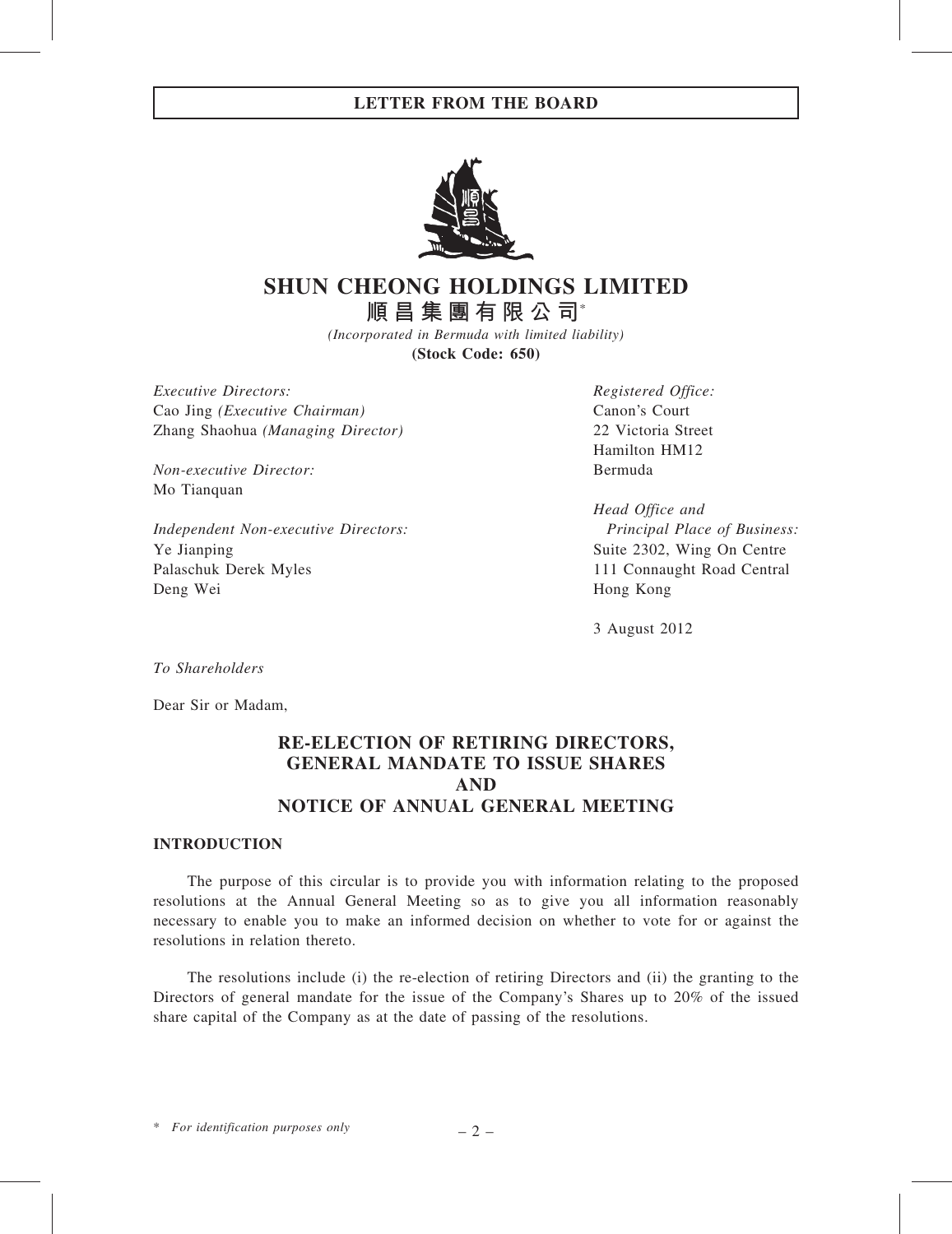## LETTER FROM THE BOARD

#### RE-ELECTION OF RETIRING DIRECTORS

In accordance with the Bye-Laws, Messrs. Palaschuk Derek Myles and Deng Wei, both are independent non-executive Directors, will retire and, being eligible, offer themselves for reelection at the forthcoming Annual General Meeting. As Mr. Palaschuk and Mr. Deng have provided the Company with their confirmation of independence pursuant to Rule 3.13 of the Listing Rules, the Board considers that they are independent.

Biographical details, interests in the Shares and remuneration of Mr. Palaschuk Derek Myles and Mr. Deng Wei are set out in the Appendix to this circular. Based on these biographical information, the Board believes that their re-elections are in the best interests of the Company and its Shareholders as a whole.

#### GENERAL MANDATE TO ISSUE SHARES

Ordinary Resolution no. 4 will be proposed at the Annual General Meeting to grant the Board a general and unconditional mandate to allot, issue, grant, distribute and otherwise deal with additional Shares, not exceeding 20% of the Company's issued share capital as at the date of such resolution, for the period until the conclusion of the next annual general meeting of the Company (or such earlier period as stated in the resolution) (''General Mandate''). As at the Latest Practicable Date, there were an aggregate of 347,326,000 Shares in issue. Exercise in full of the General Mandate on the basis that no further shares are issued or repurchased prior to the date of Annual General Meeting, could accordingly result in up to 69,465,200 Shares being issued by the Company.

#### ANNUAL GENERAL MEETING AND PROXY ARRANGEMENT

A notice of the Annual General Meeting is set out on pages 7 to 9 of this circular.

A form of proxy for use at the Annual General Meeting is enclosed with this circular. Whether or not you are able to attend the Annual General Meeting, you are requested to complete the form of proxy in accordance with the instructions printed thereon and return the same to the Company's share registrar in Hong Kong, Computershare Hong Kong Investor Services Limited, at 17M/F, Hopewell Centre, 183 Queen's Road East, Wanchai, Hong Kong as soon as possible and in any event not less than 48 hours before the time appointed for holding the meeting or any adjournment thereof. Completion and return of the form of proxy will not preclude you from subsequently attending and voting in person at the meeting or any adjournment of the meeting should you so wish and in such event, the instrument appointing a proxy shall be deemed to be revoked.

The Directors are not aware of any shareholders who are required to abstain from voting on any particular resolutions at the Annual General Meeting.

#### VOTING BY WAY OF POLL

Pursuant to Rule 13.39(4) of the Listing Rules, all votes of Shareholders at the Annual General Meeting will be taken by poll and the Company will announce the results of the poll in the manner prescribed under Rule 13.39(5) of the Listing Rules.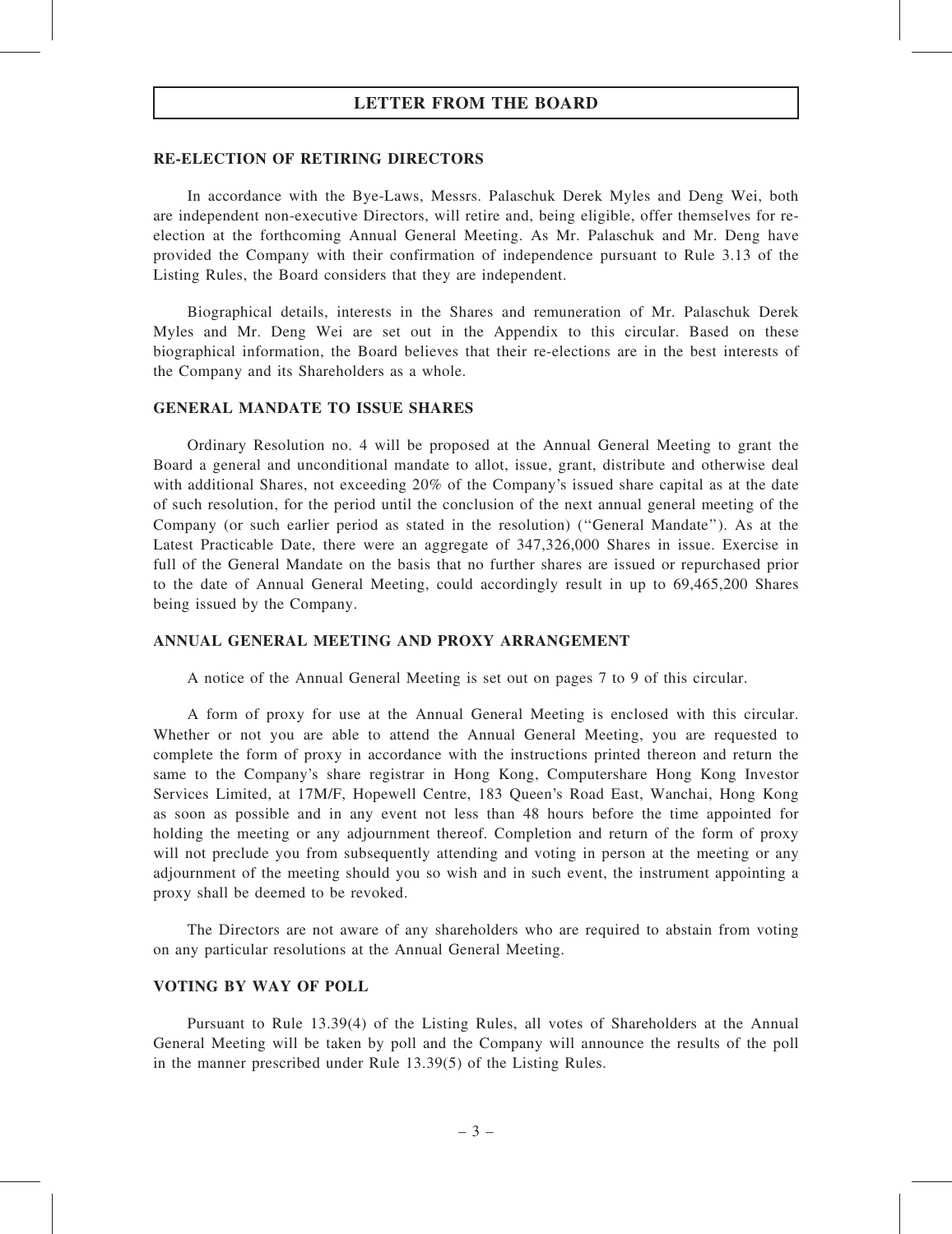## LETTER FROM THE BOARD

#### RECOMMENDATION

The Directors believe that the proposals for the re-election of retiring Directors and the General Mandate to issue Shares are in the best interests of the Company and its Shareholders as a whole. Accordingly, the Directors recommend that you should vote in favour of all the resolutions to be proposed at the Annual General Meeting.

### GENERAL INFORMATION

Your attention is drawn to the additional information set out in the Appendix to this circular.

### RESPONSIBILITY STATEMENT

This circular includes particulars given in compliance with the Listing Rules for the purpose of giving information with regard to the Company. The Directors collectively and individually accept full responsibility for the accuracy of the information contained in this circular and confirm, having made all reasonable enquires, that to the best of their knowledge and belief there are no other facts the omission of which would make any statement herein misleading.

> Yours faithfully, For and on behalf of the Board Shun Cheong Holdings Limited Cao Jing Executive Chairman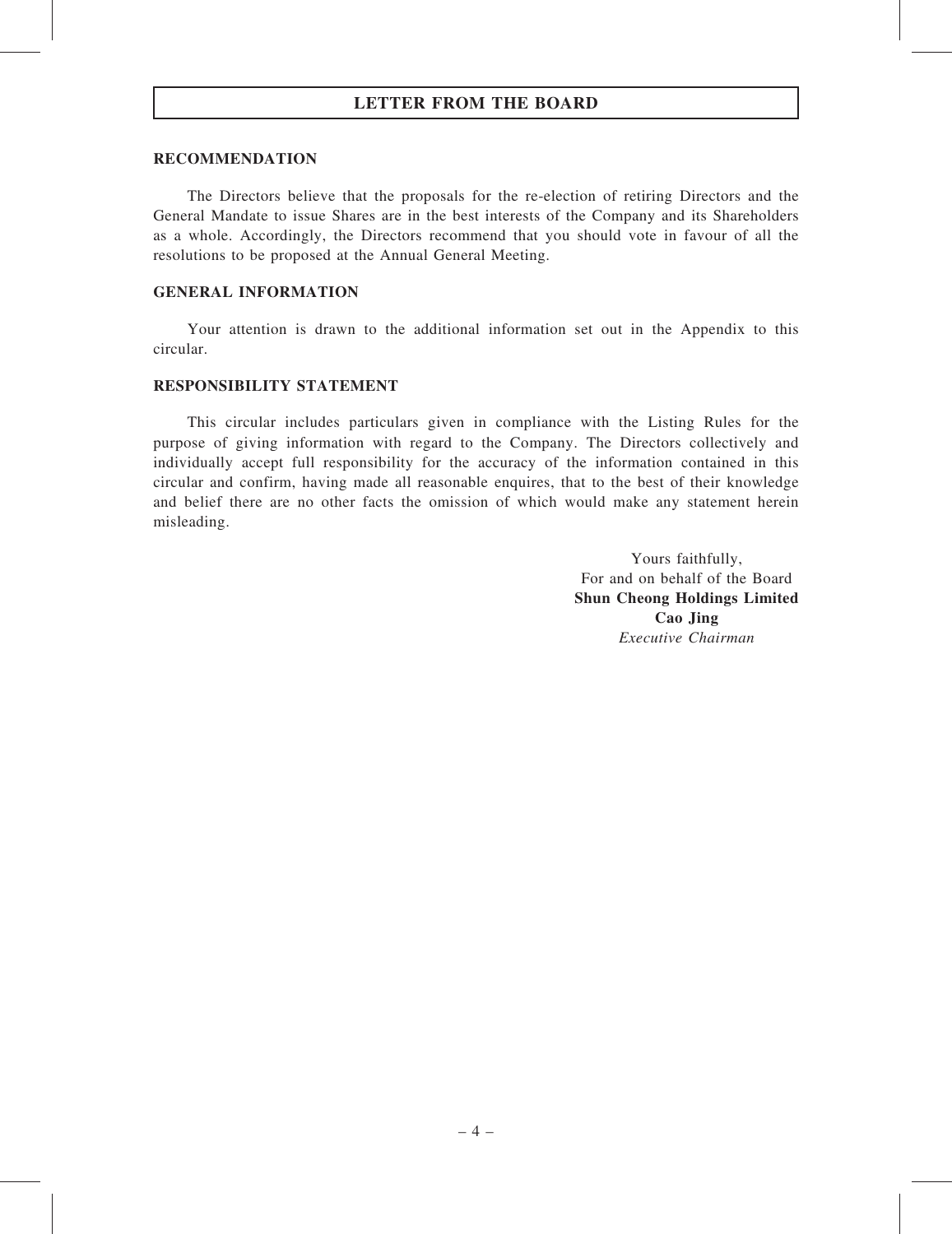In accordance with the Bye-Laws, the following Directors shall retire from office at the Annual General Meeting and, being eligible, offer themselves for re-election.

#### Mr. Palaschuk Derek Myles (''Mr. Palaschuk'')

Aged 48, was appointed as an independent non-executive director of the Company on 25 February 2008. Mr. Palaschuk is also the chairman of the Audit Committee of the Company and the member of the Nomination Committee of the Company. He was chief financial officer of Longtop Financial Technologies, a New York Stock Exchange listed company from September 2006 to May 2011. He was previously the chief financial officer of eLong Inc., a China-based Nasdaq-listed company, from April 2004 until July 2006. Prior to this, he worked with Sohu.com, a China-based Nasdaq-listed company, from July 2000 to March 2004 in various financial positions including chief financial officer. He also worked as an audit manager with PricewaterhouseCoopers in Hong Kong and Beijing. He holds a Bachelor of Commerce degree in accounting from the University of Saskatchewan, and an LLB from the University of British Columbia in Canada. He is also a Canadian Chartered Accountant.

As at the Latest Practicable Date, Mr. Palaschuk did not have any interests in the Shares within the meaning of Part XV of the SFO. Other than disclosed above and his capacity as a Director, he did not hold any other directorships in the last three years in public companies, the securities of which are listed on any securities market in Hong Kong or overseas. He does not have any relationships with any Directors, senior management or substantial or controlling shareholders (as defined in the Listing Rules) of the Company.

No service contract has been entered into between the Company and Mr. Palaschuk. He was not appointed for any specific term or proposed term of service but is subject to retirement by rotation and re-election at the Company's annual general meeting in accordance with the Bye-Laws. Mr. Palaschuk is entitled to a director's fee of HK\$180,000 per annum plus reimbursement of out of pocket expenses which is based on the Company's remuneration policy and determined with reference to prevailing market conditions and his expected contribution to the Company. Save as disclosed above, there is no other information concerning Mr. Palaschuk which is required to be disclosed pursuant to the requirements of Rule 13.51(2) of the Listing Rules nor are there other matters that need to be brought to the attention of the Shareholders.

## Mr. Deng Wei (''Mr. Deng'')

Aged 49, was appointed as an independent non-executive director of the Company on 23 March 2012. Mr. Deng is also the chairman of the Remuneration Committee of the Company and the member of the Audit Committee of the Company. He has 19 years of professional experience in telecommunications industry and financial industry with operating expertise in general business management and private equity business. Over the past 10 years, he has established extensive deal sourcing and financing network with investment banks, real estate developers and operators, real estate brokers, and other intermediaries in Greater China area. Mr. Deng holds a Bachelor degree and a Master in Economics degree from Tsing Hua University in the People's Republic of China (the "PRC") and a Master of Science degree from Carnegie-Mellon University in the United States of America. Mr. Deng has been the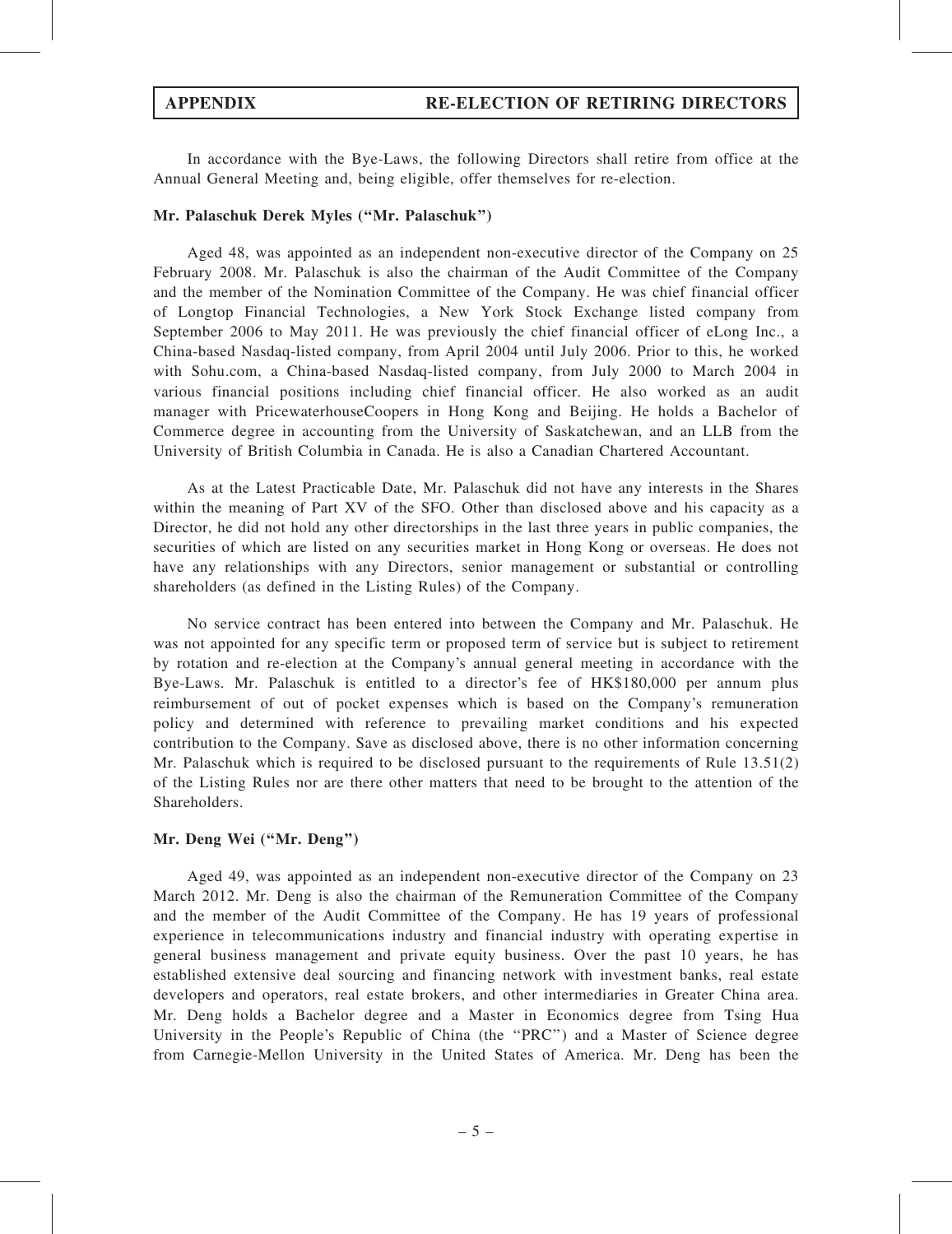Managing Director of Century Bridge Capital Partners and the President of Beijing Century Bridge Investment Co. since May 2008, focusing on equity investment opportunities in the PRC's real estate market.

As at the Latest Practicable Date, Mr. Deng did not have any interests in the Shares within the meaning of Part XV of the SFO. Other than his capacity as a Director, he did not hold any other directorships in the last three years in public companies, the securities of which are listed on any securities market in Hong Kong or overseas. He does not have any relationships with any Directors, senior management or substantial or controlling shareholders (as defined in the Listing Rules) of the Company.

Mr. Deng has not entered into any service contract but has entered into a letter of appointment with the Company. He was not appointed for any specific term or proposed term of service and his term of service shall continue unless terminated by either party giving to the other a two months' prior notice in writing. His appointment as the Director is also subject to retirement by rotation and re-election at the Company's annual general meeting in accordance with the Bye-Laws. Mr. Deng is entitled to a director's fee of HK\$100,000 per annum (pro-rata adjusted for any service period shorter than a full month) plus reimbursement of out of pocket expenses, which are based on the Company's remuneration policy adopted for independent non-executive directors and determined with reference to prevailing market conditions and his expected contribution to the Company. Save as disclosed above, there is no other information concerning Mr. Deng which is required to be disclosed pursuant to the requirements of Rule 13.51(2) of the Listing Rules nor are there other matters that need to be brought to the attention of the Shareholders.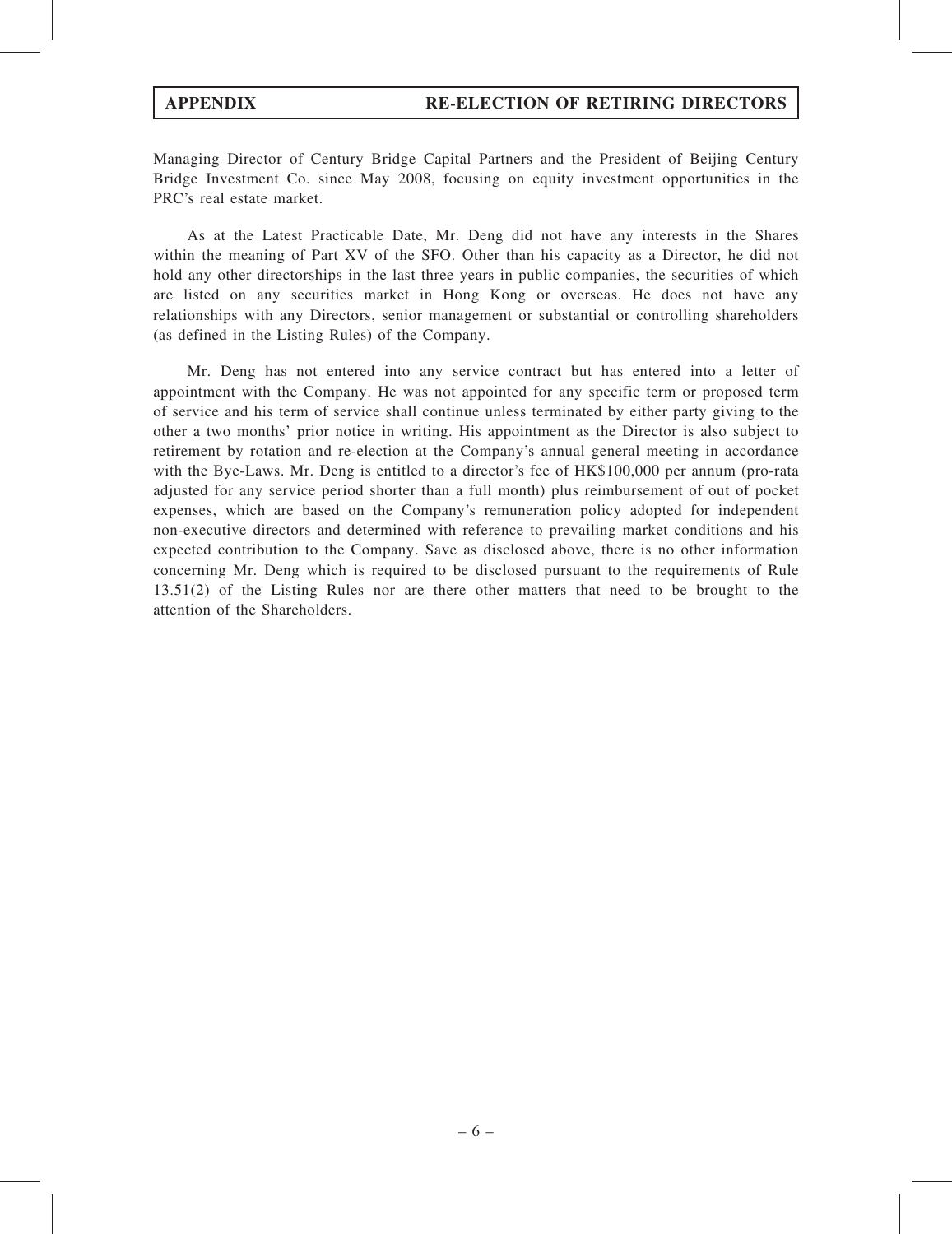

SHUN CHEONG HOLDINGS LIMITED 順昌集團有限公司\*

(Incorporated in Bermuda with limited liability) (Stock Code: 650)

NOTICE IS HEREBY GIVEN that the annual general meeting (the ''Meeting'') of Shun Cheong Holdings Limited (the ''Company'') will be held at Suite 2302, Wing On Centre, 111 Connaught Road Central, Hong Kong on Thursday, 13 September 2012, at 10 a.m. for the following purposes:

- 1. To receive and adopt the audited consolidated financial statements and reports of the directors and the auditors of the Company for the year ended 31 March 2012.
- 2. a) To re-elect the following persons as the directors of the Company:
	- i) Mr. Palaschuk Derek Myles
	- ii) Mr. Deng Wei
- 2. b) To authorise the board of directors of the Company to fix the directors' remuneration.
- 3. To re-appoint Ernst & Young as auditors of the Company and to authorise the board of directors of the Company to fix their remuneration.
- 4. To consider as special business and, if thought fit, pass with or without amendments the following resolution as an ordinary resolution of the Company:

## ''THAT

(a) subject to sub-paragraph (b) of this resolution, the exercise by the directors of the Company during the Relevant Period (as hereinafter defined) of all the powers of the Company to allot, issue and deal with additional shares in the capital of the Company and to make or grant offers, agreements and options, including warrants and securities convertible or exercisable into shares of the Company, which might require the exercise of such powers either during or after the Relevant Period, be and is hereby generally and unconditionally approved;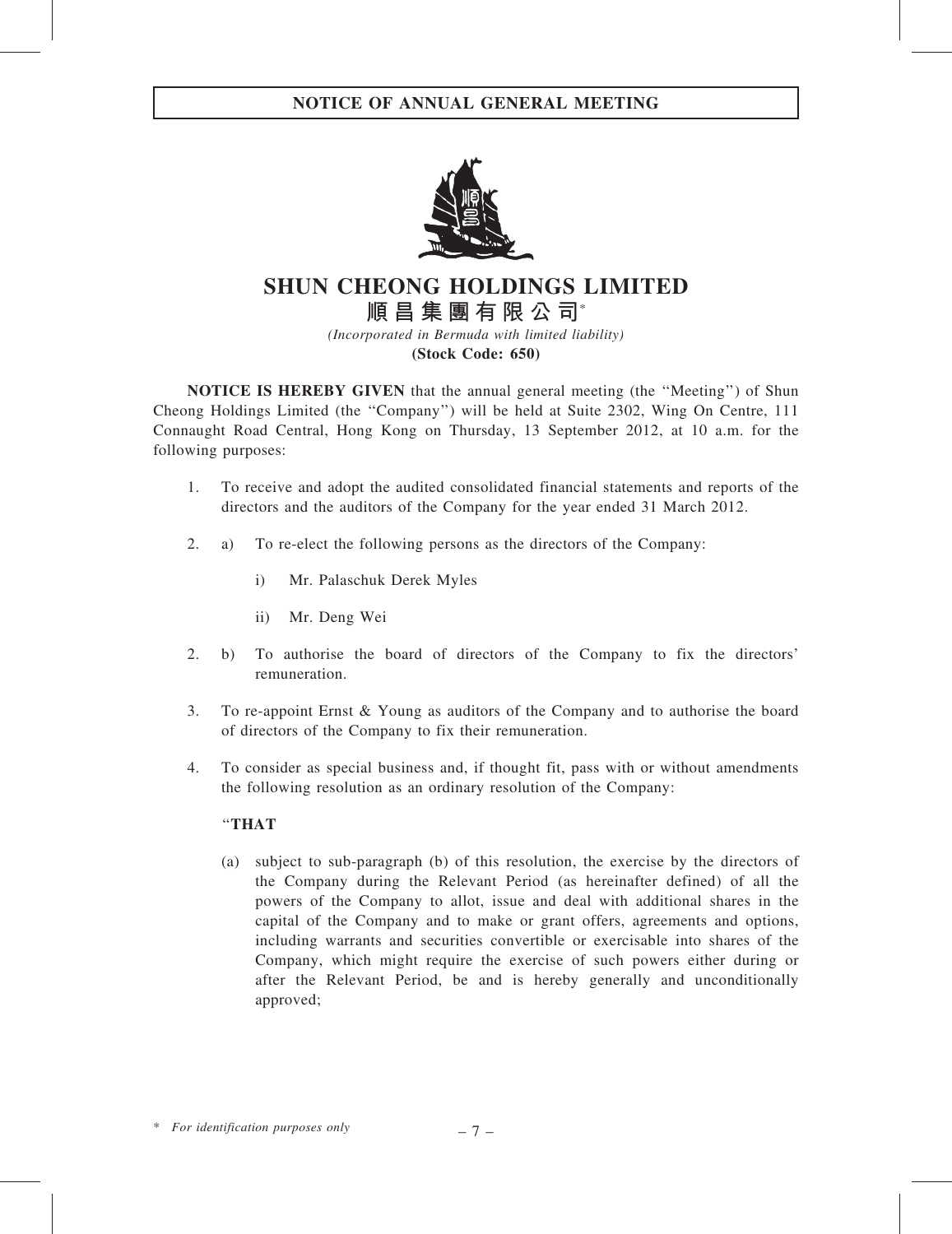# NOTICE OF ANNUAL GENERAL MEETING

- (b) the aggregate nominal amount of the share capital allotted or agreed conditionally or unconditionally to be allotted (whether pursuant to an option or otherwise) by the directors of the Company pursuant to the approval in subparagraph (a) of this resolution, otherwise than pursuant to a Rights Issue (as hereinafter defined) or the exercise of subscription of conversion rights under the terms of any warrants of the Company or any securities which are convertible or exercisable into shares of the Company or any share option scheme or any scrip dividends or similar arrangement providing for the allotment of shares in lieu of the whole or part of a dividend on shares of the Company in accordance with the Bye-laws of the Company or a specific authority granted by the shareholders of the Company in general meeting, shall not exceed 20% of the aggregate nominal amount of the issued share capital of the Company on the date of this resolution and this approval shall be limited accordingly; and
- (c) for the purpose of this resolution:

''Relevant Period'' means the period from the passing of the resolution until whichever is the earliest of:

- (i) the conclusion of the next annual general meeting of the Company;
- (ii) the expiration of the period within which the next annual general meeting of the Company is required by the Bye-laws of the Company or any applicable law to be held; and
- (iii) the date on which the authority set out in this resolution is revoked or varied by an ordinary resolution in general meeting.

"Rights Issue" means an offer of shares in the Company, or any offer of warrants, options or other securities giving rights to subscribe for shares in the Company, open for a period fixed by the directors of the Company to holders of shares on the register on a fixed record date in proportion to their then holdings of such shares (subject to such exclusions or other arrangements as the directors of the Company, after making enquiry, may deem necessary or expedient in relation to fractional entitlements or having regard to any restrictions or obligations under the law of, or the requirements of, any recognised regulatory body or any stock exchange in any territory outside Hong Kong).''

> By Order of the Board Shun Cheong Holdings Limited Cao Jing Executive Chairman

Hong Kong, 3 August 2012